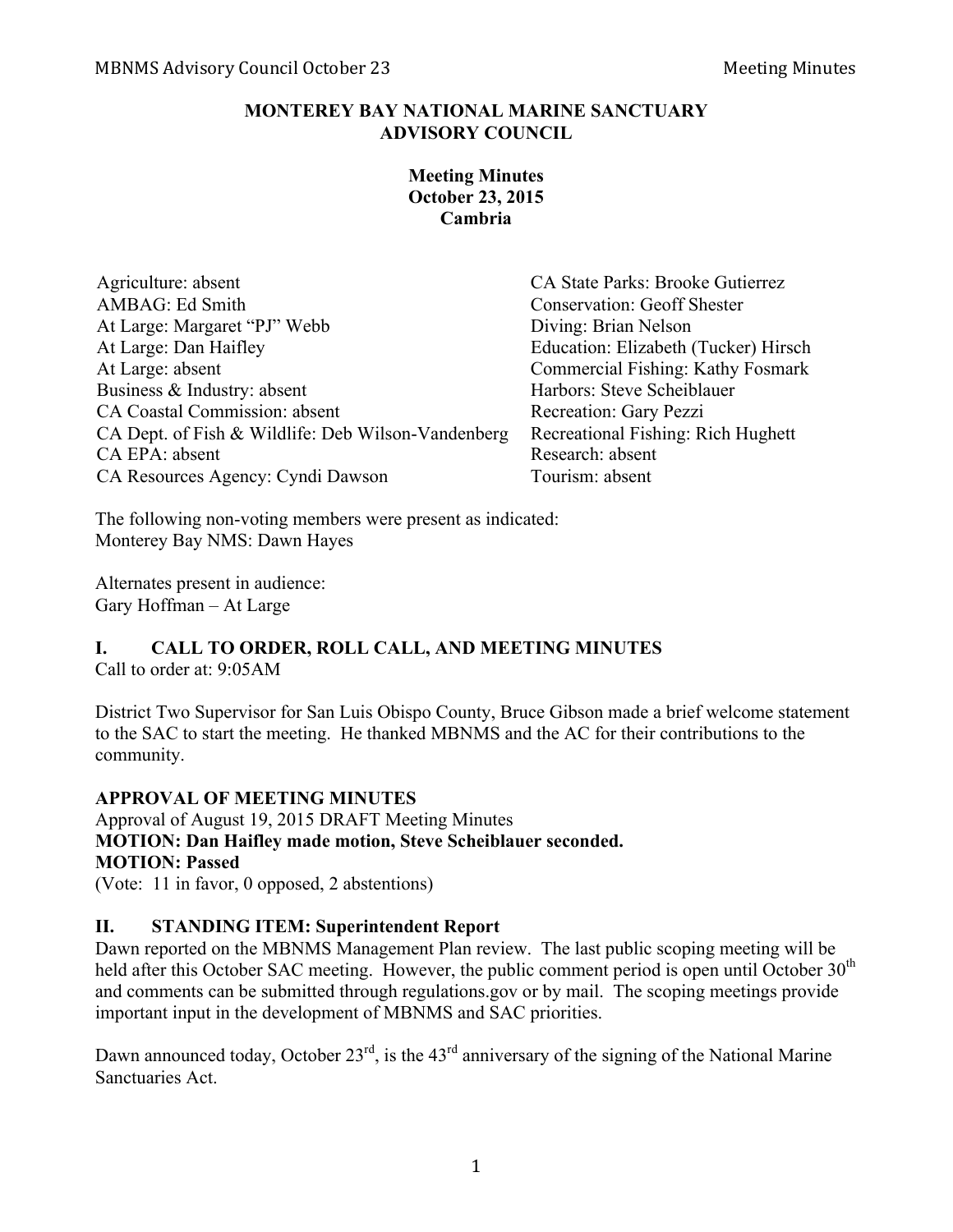Dawn was able to participate in the rededication of the Big Sur scenic byway on October 19<sup>th</sup>. The dedication plaque was remade and installed. Speakers and guests included Lucy Johnson and the Honorable Sam Farr.

There has been increased activity with whales in Monterey Bay and San Simeon Bay which has resulted in increased wildlife disturbance. MBNMS staff created a Facebook post to "respect and protect" whales. There was a very positive response to this post. It is MBNMS' most viewed and most shared post with 832 Shares and 260,810 people reached

Nineteen Davidson Seamount publications were added to the recently launched NOAA's Deep-Sea Coral Data Portal.. This portal helps broaden the scope of accessibility to MBNMS data.

MBNMS participated in a California Whale Entanglement Discussion meeting with California Department of Fish and Wildlife, California Ocean Protection Council and NOAA Fisheries. The goal of this meeting was to begin a dialogue with industry members, exchange information on incidences of whale entanglements along the California coast and discuss short-term and long-term strategies to reduce whale entanglements.

The Sanctuary Exploration Center celebrated its 3<sup>rd</sup> anniversary in July. Over the past three years the center has had over 200,000 visitors, hosted over 120 tour groups, over 100 meetings or events and trained over 100 volunteers who collectively contributed over 23,000 hours of service.

Big Blue Live was a huge success but MBNMS learned a lesson in being able to participate in scripting.

#### Advisory Council Member Discussion

Q: What is the process to get the actual number of whale entanglements?

A: There is a whale stranding network, Whale Entanglement Team (WET), which tracks whale sightings and entanglements. Entanglements are classified as a sighted entangled or confirmed entanglement. The stranding network looks at the entanglement locations as well as the gear type involved. However, less than 10% of records can describe where entanglements actually happened. The Ocean Protection Council met and recommended development of a best practices guide and training on how to respond to whale entanglements.

Q: Is there a dominate species of entanglement?

A: Mostly grey whales and humpback whales.

Q: Is there discussion within Oregon and Washington agencies about whale entanglement locations? A: Most whale entanglements have occurred in California. However, if buoys are not marked, it is

impossible to determine the origination of whale entanglement.

Q: Does WET provide training on responding to whale entanglements?

A: No, training is done by NOAA's National Marine Fisheries Service.

## **III. PUBLIC COMMENT FOR ITEMS NOT ON THE AGENDA**

Amanda Rice – Board Member, Cambria Community Services District. Encourage coordination and cooperation among all agencies on the coast.

Leslie Richards – San Simeon Equestrian, resident of Cambria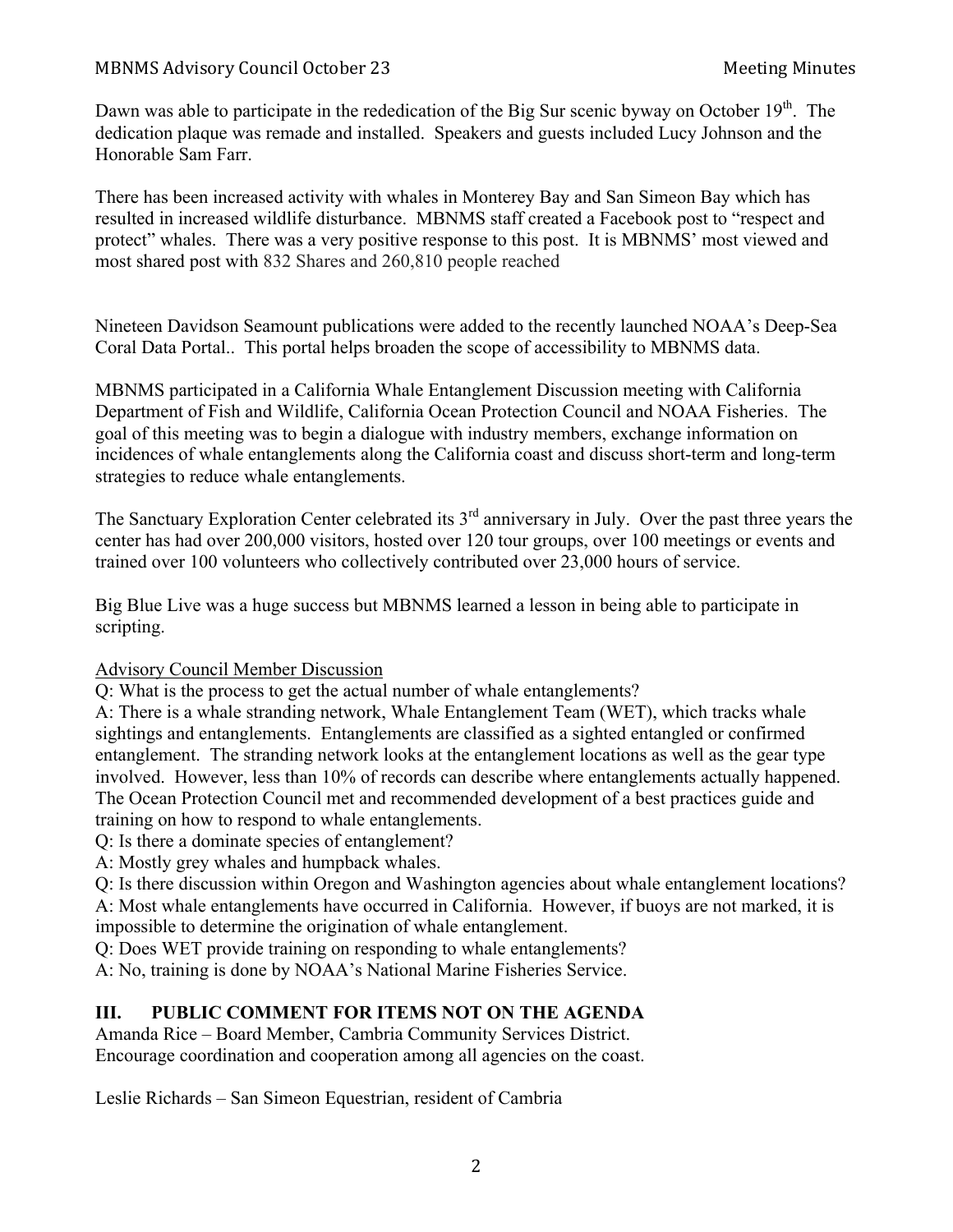My name is Leslie Richards, 26 year resident of Cambria. For the past 17 years I have owned and operated an equestrian retirement facility on Rancho San Simeon, directly across from the CCSD [Cambria Community Services District] well-field and current EWS [Emergency Water Supply] Plant. Since January 8, 2015, I have been out of business as a direct result of the operation of the EWS facility.

During several stress tests the plan ran on February 2015 and due to the fact that many of San Luis Obispo Planning Department denied they had no rules or regulations governing the operation standard of the EWS, I was personally forced to document and file formal complaints with the Regional Quality Control Board and County Code Enforcement concerning violations associated with operations of the brine evaporation pond. I had to personally monitor the toxic overspray being omitted by the EWS evaporate pond turbine blower. Since I do not own remote monitoring equipment, I had to hand hold a camera and a DO meter. Over the course of the 4 day stress test I was repeatedly exposed to toxic particulates that were omitted by the blower. After the exposure, my face and hands appeared to be sunburned. I wear glasses so my eyes were protected. Within 24 hours I suffered nose bleeds, fever and a cough that lasted 2 weeks. It took 3 months for the rash on my face to subside.

Currently, the turbine blowers are non-operational; CCSD is proposing to dump this toxic material through the San Simeon CSD outflow into your sanctuary!

Note: In August 2015, County of San Luis Obispo supervisor reviewed a 500+ page report documenting the 5 desal projects to be expanded upon to accommodate future growth in the county. Cambria EWS is included in that list; for a 4 fold increase in the eventual EWS project, thus a 4 fold increase in the toxic outflow.

Morgan Visalli – Channel Islands National Marine Sanctuary

The Marine Shipping Working Group is a working group of CINMSthat is in progress right now. It is a diverse group of stakeholders addressing marine shipping issues in the region. Four of five meetings have occurred and recommendations will be passed on to the CINMS Advisory Council in early 2016. For more information, contact morgan.visalli@noaa.gov.

## **IV. INFO ITEM: SOUTHERN REGION UPDATE**

Carolyn Skinder gave a presentation on the southern region of MBNMS. The Coastal Discovery Center (CDC) in San Simeon offers many services including education programming, wildlife protection activities, park safety and enhancement and citizen science monitoring. The CDC is overseen by Carolyn with the assistance of one half-time program assistant, 25 docents, 2-5 interns per year, and a park aide one day per week. CDC reaches over 18,000 visitors annually including over 1,200 students. The center assists organizations with birds and animals on local beaches and teaches the public about Marine Mammal Protection Act regulations. CDC also is involved with BeachCOMBERS, LiMPETS and beach cleanups. A store was added to the center this year and earned \$2,000 in the past 7 months. \$5,000 was received in donations and \$13,400 was received in grant money.

For the upcoming year, CDC is hoping to double the amount of visitors, add a weather station and hydrophone to the pier and obtain a full-time docent coordinator.

## Advisory Council Member Discussion

Q: How are you integrating programs for different languages?

A: We are not yet doing this but looking into it.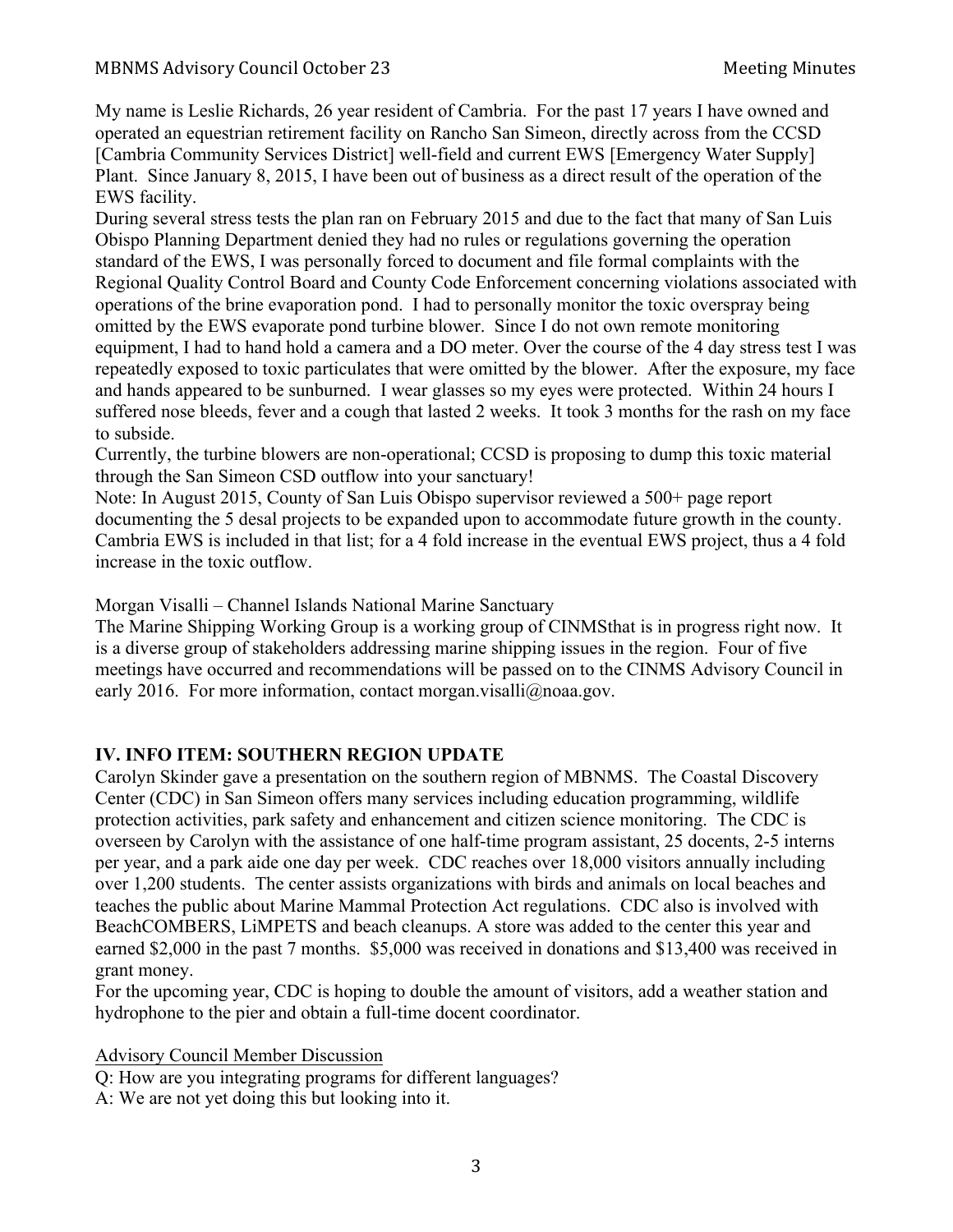Q: Is weather data not currently collected off the pier?

A: No, not currently. We want to link into several weather stations since there are different microclimates in every cove.

Q: What is the status on *Aplysia* (sea hares)?

A: The sea hares are being seen all the way up to San Francisco Bay. It would be great to have an online blog to identify where beached organisms are being seen.

Q: Do we have a do's/don'ts list for wildlife observing? Do we have recommended distances to stay from seals?

A: We need additional directional signage, enforcement signage and interpretive signage. We also need an interpreter. California State Parks says to stay 100 feet away from seals. In other words, if it's looking at you, you're too close. However, there are no stronger numbers on the ideal distance, just guidelines.

Q: Is there money for school field trips through the center? Do the schools pay for field trips themselves?

A: There is some funding through grants (from Friends of the Elephant Seals), or schools pay for it themselves.

Q: Are there plans to expand the "Don't be that guy" campaign beyond elephant seals?

- A: This will be addressed during the wildlife disturbance presentation later today.
- Q: Have you applied for a grant with the California Coastal Commission?
- A: MBNMS does not qualify for these grants.
- Q: Is MBNMS looking for photos of humpback whale and kayaker interactions?
- A: No, we have many photos.
- Q: Can SAC create a letter of support for more staff in this area?
- A: Yes, a letter can be drafted and discussed at the next SAC meeting.

# **V. STANDING ITEM. WORKING GROUP UPDATES**

Conservation: The Conservation Working Group (CWG) will focus on meetings with specific topics instead of meeting every month. The CWG would like to increase involvement and expand to other working groups when needed. Recently, the working group put together a draft letter including a set of priorities for MBNMS Management Plan Review scoping. They went through areas in the Notice of Intent and determined specific focus areas that are higher priority for the Management Plan Review: climate action plan, wildlife disturbance (including entanglement and acoustic), high energy seismic testing, support water quality protection, marine spatial management work, continued focus on desalination.

Advisory Council Member Discussion

Q: Is beach nourishment part of the climate action plan?

A: Not specifically, but it could be included under the umbrella of climate change.

Q: Is the letter signed by the Conservation Working Group (CWG) or by the Conservation Coalition?

A: The intent was to have CWG develop the letter, but for it to be a public submission.

- Q: Is there a set membership to the CWG?
- A: Not at this time, but it has been more formal historically.

Education: The Sanctuary Education Panel (SEP) has not yet been resurrected. Tucker and Amity have been interviewing MBNMS staff for input on specific needs of the working group. So far it looks as though the SEP should focus on supporting the Sanctuary Exploration Center and the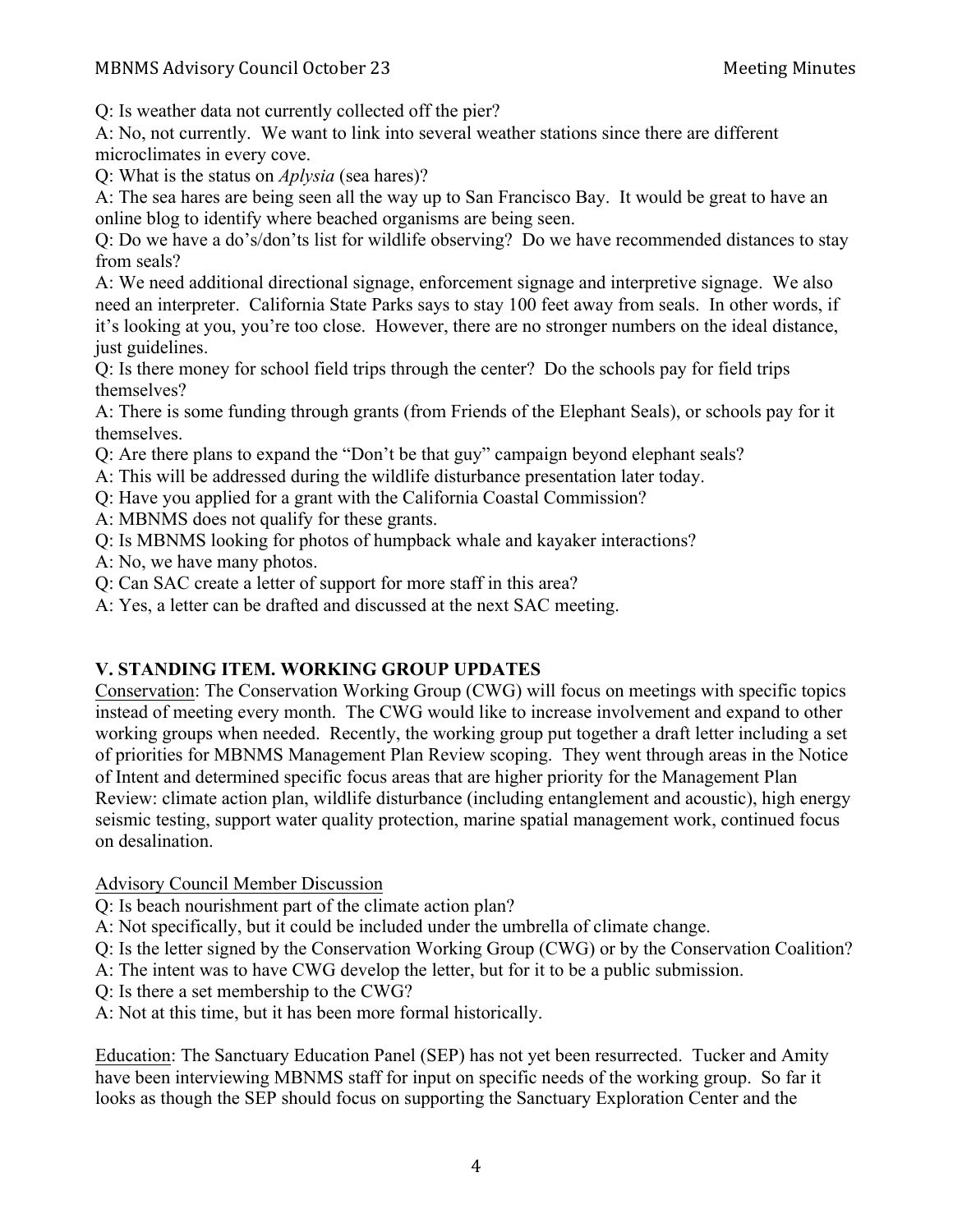Coastal Discovery Center. It should also be a project based working group rather than meeting every month. The SEP is hoping to host a large group meeting discussion for input on how to move the working group forward. The SEP is also trying to connect with other SAC constituents to schedule a mixer(s) to learn more about the needs of others. Finally, they hope to touch base with Paul Michel regarding how the SEP can be involved with the Management Plan Review.

Research: No update.

Recreation and Tourism: The Recreation and Tourism Subcommittee (RATS) newsletter is out and readership is doing well. 45% of reading is done on mobile devices. The "Friends of the Sanctuary" (FOTS) program should roll out by the December SAC meeting. The program is designed to help businesses grow, add value and bring in more tourism. A draft of the FOTS application form is circulating through RATS and will soon be sent to the rest of the SAC.

#### Advisory Council Member Discussion

Q: This program sounds like the Monterey Bay Green Business Program. Is it similar?

A: Yes. The idea is to build the branding of the sanctuary whale tail logo.

#### **VI. INFO ITEM: WILDLIFE DISTURBANCE**

Scott Kathey gave a presentation on wildlife disturbance issues and MBNMS response actions. He discussed types of wildlife disturbance and reasons for increased interactions including shifts in environmental conditions, short-range cell phone camera use, increased hobby unmanned aircraft systems (UAS) use, and social media portrayals of close encounters. Scott talked in depth about UASs. MBNMS regulations have prohibited flying "motorized aircraft" below 1,000 feet within overflight prohibition zones. UASs are used in professional, private and research capacities. To prevent/reduce wildlife disturbance MBNMS is working on a multitude of actions: regulatory zones and permitting, interpretation and outreach, interpretive and regulatory enforcement, shoreline signage, media bulletins, Thank You Ocean campaign, collaborative enforcement with other federal and state agencies.

Advisory Council Member Discussion

Q: What is the Restricted Overflight Zone (ROZ) boundary distance?

A: Three nautical miles in the southern zone and all of state waters in northern zone..

Q: Is there a gap in the ROZ between Monterey Bay and Elkhorn Slough?

- A: Yes, there is no protection in Moss Landing Harbor.
- Q: Is any agency able to prosecute violators?
- A: Yes but there needs to be ample evidence to do so.

Q: Is a drone violation a violation of the Marine Mammal Protection Act (MMPA)?

A: Yes, it is considered a Level B harassment under the MMPA. It would also be a sanctuary

violation if it occurred while the marine mammal(s) is in water.

Q: What is the threshold of proof to prosecute?

A: There are strict liability statutes. For a Level B harassment there must be proof of extreme negligence or malicious intent. If marine mammals become a nuisance to harbors or government officials, NOAA has set guidelines for acceptable ways to deal with the animals (e.g., airsoft guns, pellet guns, cattle prods, boards).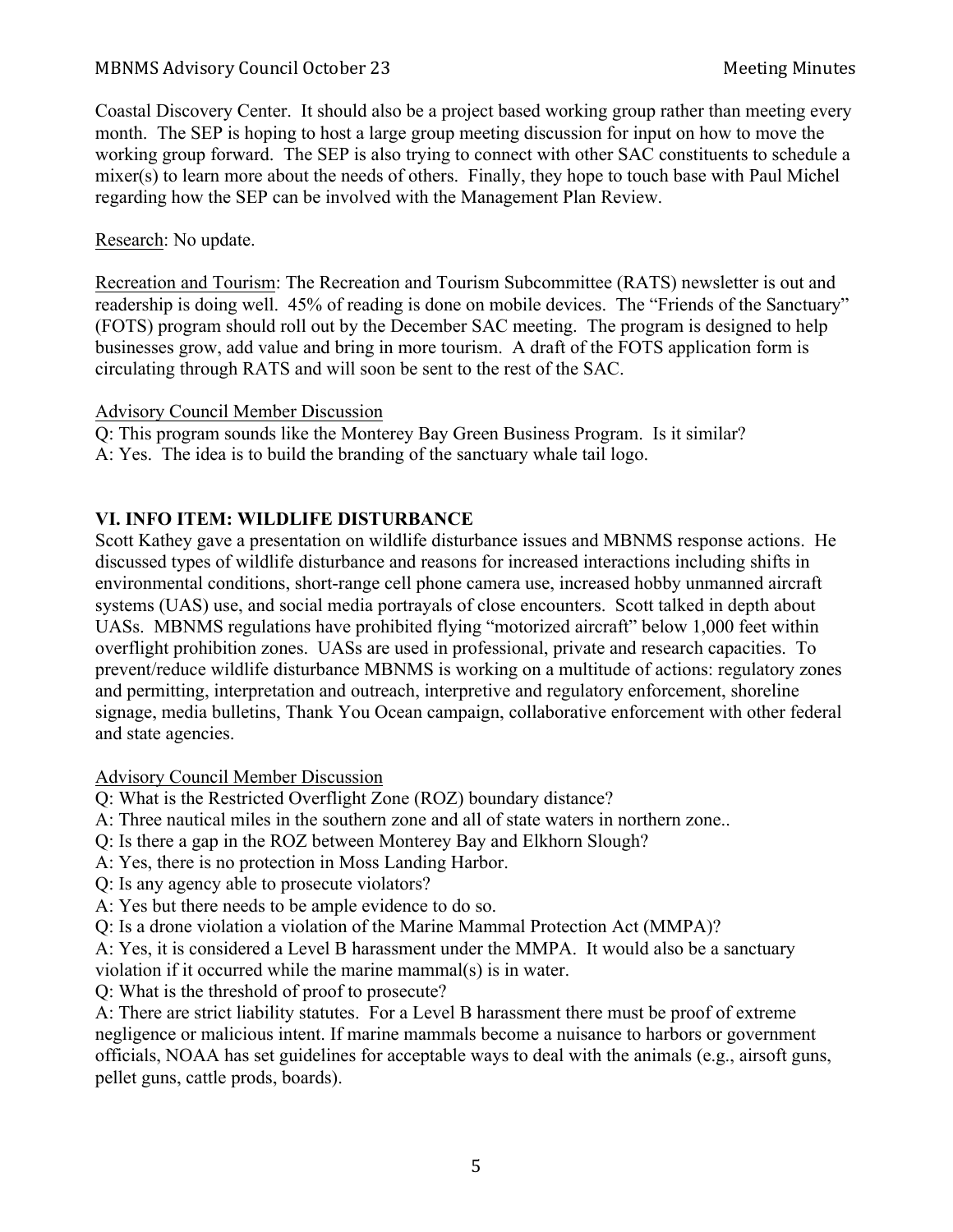Q: UASs can have GPS software that can limit access in certain areas, known as "geo-fencing". This method is used in national parks and monuments. Is this something we can address in Management Plan Review?

A: Absolutely.

Q: Is there concern regarding the use of seal bombs by fishermen when used in the vicinity of endangered species?

A: These deterrents are specifically for pinnipeds. MBNMS is working with NOAA Fisheries to get a handle on this.

Q: How many people are actually prosecuted?

A: Not many.

California State Parks Sergeant Rob Chambers gave a brief presentation about their involvement with MBNMS enforcement. State Parks Rangers are the "eyes and ears" of this area. They are the only full time staff in the San Simeon/Cambria area. State Parks Rangers see wildlife disturbances on a daily basis. A local contact for federal regulations is needed. The public takes regulations more serious when citations are handed out.

# Advisory Council Member Discussion

Q: Do you have joint powers authority?

A: CA State Parks does not have that right now with NOAA. CA State Parks cannot cite for federal violations. It would be beneficial to look through state codes for state regulations that are similar to federal regulations.

Q: Is there any quantification of relative impact in terms of wildlife disturbance? Which animals should be focused more on? Can you prioritize what types of disturbance to look at?

A: Team OCEAN keeps track of disturbances they see. Statistics have been kept since 2001. BayNet has some data in their notes but it's not as quantified as Team OCEAN's data. MBNMS created cooperative enforcement programs with California Department of Fish and Wildlife (CDFW) and California State Parks but had to terminate agreement with State Parks.

Q: It's unfortunate the sanctuary can't take advantage of the available State Parks officers and that the old agreement wasn't acceptable. Why is it ok for CDFW to have an agreement with MBNMS but State Parks can't?

A: NOAA OLE is aligned with CDFW because they also do fisheries enforcement. OLE would have to change their mindset that others can enforce fisheries regulations. State Parks is primarily land management and don't have the resources to be replacement enforcement for NOAA.

Q: The problem is there aren't enough resources. Cross jurisdictional needs must be solved at a high level. Do cross-jurisdictional agreements (within resource limitations) need to be made? Also, could the money for MPWC buoy maintenance be used for Team OCEAN funding?

A: No, they are funded under a different mechanism.

Q: Can Bob Yrena's work now go to Roy Torres?

Scott: Roy is about to retire as well.

# **VII. ACTION ITEM. Motion to request expedited efforts for recruitment to backfill the NOAA Office of Law Enforcement (OLE) Law Enforcement Officer (LEO) position in Monterey, California.**

PJ Webb introduced this motion and gave some background of the situation.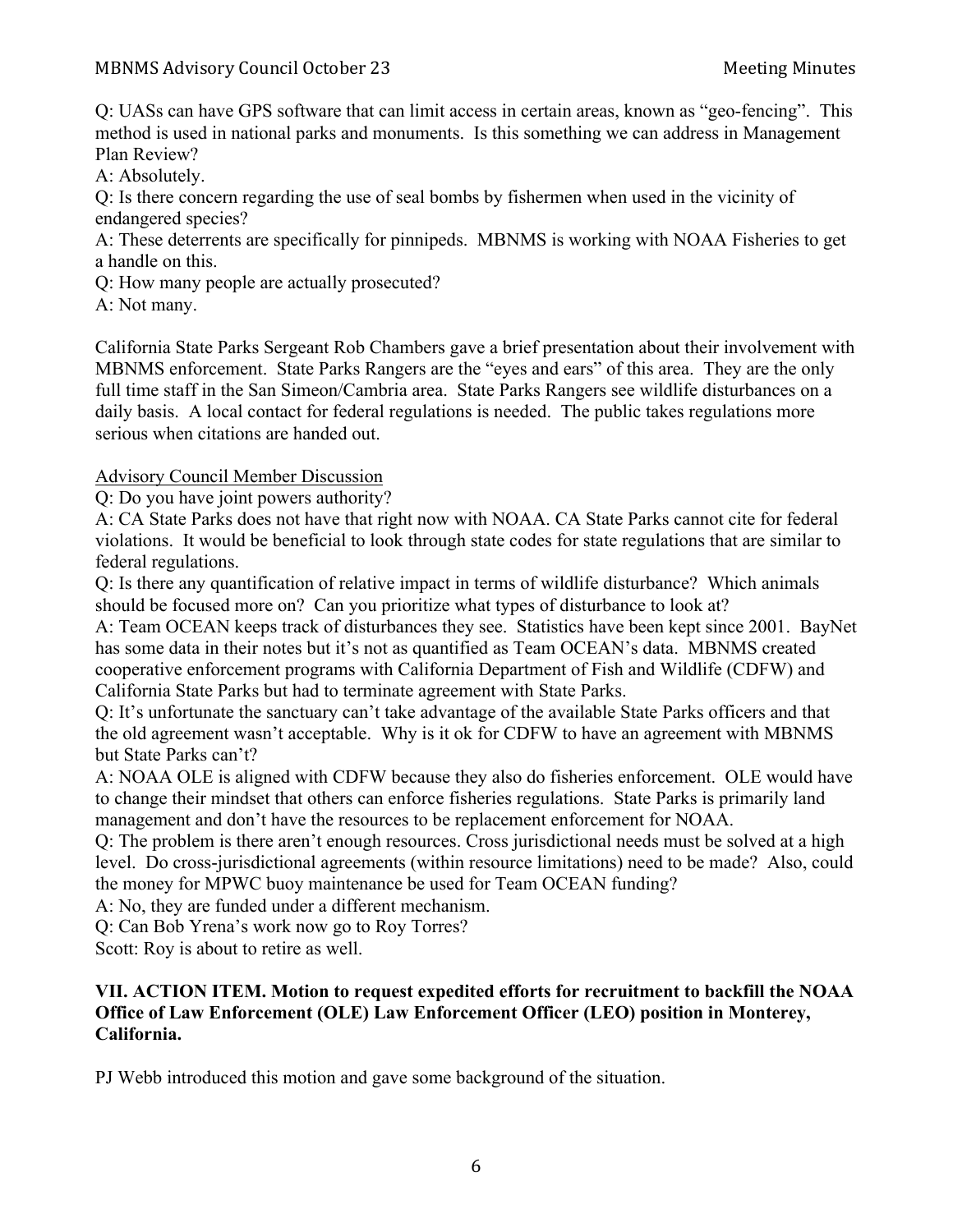A motion was made by Rich Hughett to request expedited efforts for recruitment to backfill the NOAA Office of Law Enforcement (OLE) Law Enforcement Officer (LEO) position in Monterey, California. Seconded by Ed Smith. **Motion: PASSED** (Vote: 13 in favor, 0 opposed, 0 abstention)

#### **VIII. MEMBER ANNOUNCEMENTS**

Rich Hughett: if anybody is interested in grants between \$8,000 and \$10,000 that benefit wildlife or the community, there is funding through the Monterey County Fish & Game Commission.

Brooke Gutierrez: thanked MBNMS and SAC for the support towards California State Parks.

Deb Wilson-Vandenberg:

- MPAs -
- MPA Overview Sheet for all MPAs are now available online at www.wildlife.ca.gov/MPAs/Overview-Sheets. Example Pt. Lobos SMR is attached.
- MPA Regulations change package that is expected to go into effect March 1, 2016 we will be reprinting all 4 regional MPA guides.
- We have migrated over to a new platform (open source software intended to allow management of websites) and have new URLs. No more "dfg". Now using "wildlife". Old URLs will continue to work and will be redirected to the new pages. MPA homepage is now www.wildlife.ca.gov/MPAs.
- We are partnering with State Parks on a new Parks Online Resources for Teachers and Students (PORTS) Program at Pt. Lobos that will discuss California's MPA Network. PORTS is a free distance learning program that uses the power of interactive videoconferencing to help K-12 schools teach common core state standards in the context of California State Parks. Visit www.ports.parks.ca.gov for more on PORTS.

Updating 2008 Master Plan for Marine Protected Areas -

- Whereas the 2008 Master Plan focused on designing and siting MPAs through a sequential regional planning process, the draft 2015 Master Plan focuses instead on setting a statewide foundation for MPA management, moving forward. The 2008 and 2015 plans are therefore complementary.
- The draft 2015 Master Plan is forward looking. It is not a regulatory document, rather a programmatic guidance document that describes how the Marine Life Protection Plan will undertake management of California's statewide network of MPAs to meet the goals of the MLPA and MMAIA.
- The draft 2015 Master Plan includes statewide guidance relative to the management, including regional components, and emphasizes the importance of an adaptive and evolving approach to management to meet the goals of the MLPA and MMAIA.
- A preliminary draft has been circulated with Tribes and Tribal governments and we expect to bring a draft to the Commission this December to begin the public scoping process. Hopefully adoption will occur by April 2016.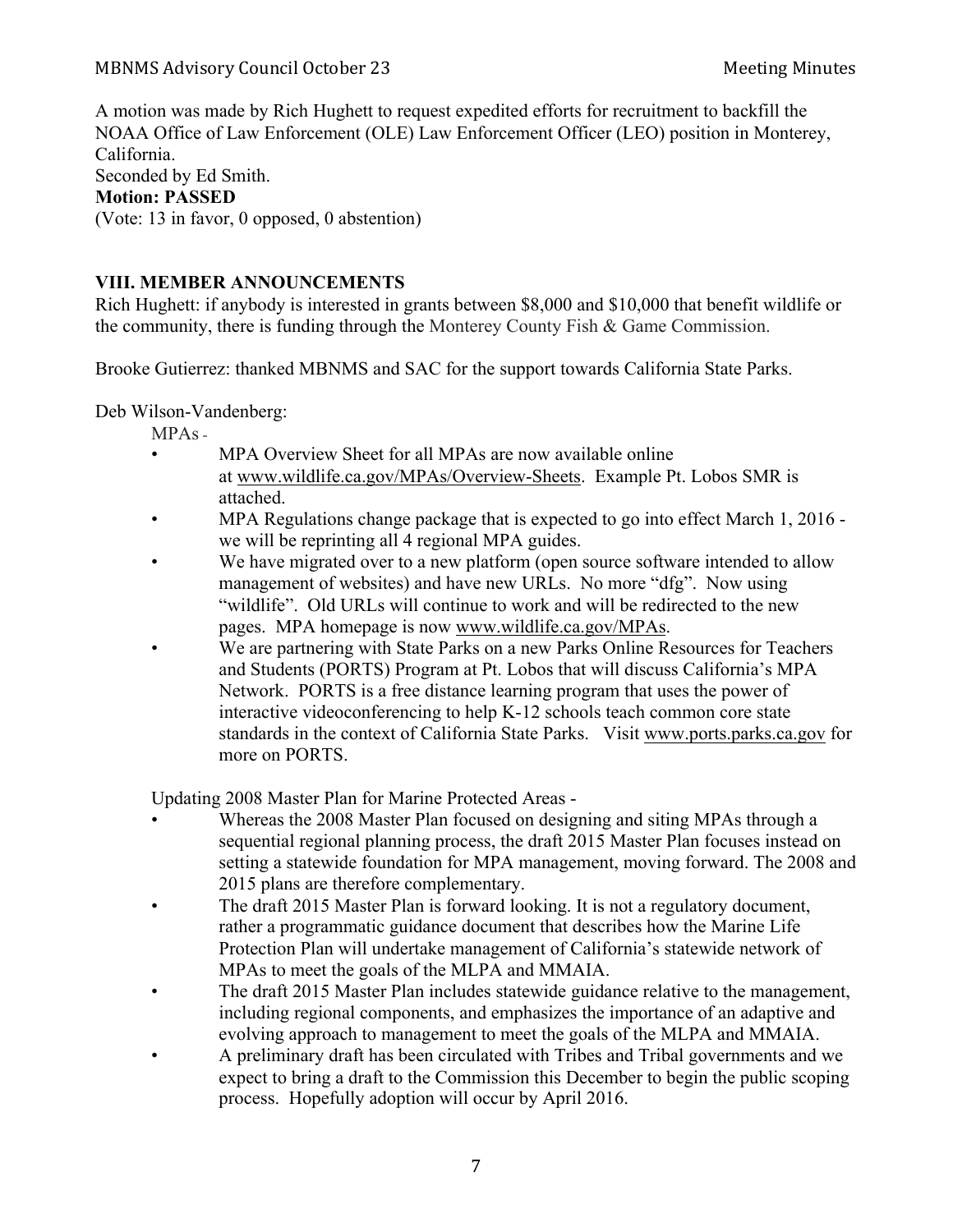- Proposed MPA Regulation Amendments
- An adoption hearing is scheduled for December 2015.
- Proposed regulations can be viewed on the Commission's web page
- Ano Nuevo SMCA will become an SMR
- Boundary adjustments to improve accuracy from 1/100 to 1/000 of a minute and some modifications to move the offshore boundaries to reflect new calculation 3 nm line by NOAA along some parts of the coastline.

Anchovy - The California Department of Public Health (CDPH) began advising consumers to not eat commercially or recreationally caught anchovy taken from Monterey and Santa Cruz counties on June 1, 2015 due to detection of dangerous levels of domoic acid. In July of 2015 the advisory was updated to also include Santa Barbara counties. Landings of northern anchovy into Monterey Bay ports continued until approximately June 26th despite the CDPH advisor. Landings of northern anchovy ceased towards the end of June due to the fact that the seine fleet in Monterey Bay shifted their focus to market squid. Fishing efforts shifted back to northern anchovy during the week of September 28th due to a scarcity of squid. Since then an average of 638 metric tons of northern anchovy per week have been landed in Monterey Bay ports. Dealers indicated that they were still able to sell northern anchovy after the issuance of the CDPH's advisory because the catch was being used to fill frozen bait orders. Recent reports are that these bait orders are almost complete. The dealers also have orders for human consumption that they haven't been able to fill due to the continued health advisory. Department staff are working with CDPH staff to collect biological samples for domoic acid testing when requested. As of October 16th, 2015 the CDPH's advisory was still in place. Approximately 50% of this year's 25,000 metric ton annual catch limit has been landed this year.

Several groups including Audubon, Oceana, PEW and Earthjustice are concerned about the status of the northern anchovy stock and will likely request that the Pacific Fishery Management Council ask the National Oceanic and Atmospheric Administration to initiate a full stock assessment for the central subpopulation, to be completed in 2016. More immediately, they will also likely ask that the Council consider interim management measures for this subpopulation.

Hagfish - The Fish and Game Commission is in the process of adopting new regulations for the commercial hagfish fishery. They will allow the use of up to 25 40-gallon barrel traps per vessel, and require that no more than 3 vertical lines per vessel may be used with these traps. The latter was proposed to reduce the potential for whale entanglements, even though the hagfish fishery uses very few vertical lines compared with the Dungeness crab trap fishery. The hagfish regulations will still allow the use of up to 200 5-gallon bucket traps per vessels, but each vessel may use only one type of trap. The hagfish fishery occurs primarily out of the ports of Eureka, Bodega Bay, Morro Bay, Los Angeles, and Oceanside and has about 25 active vessels. Hagfish are exported live to Korea for human consumption.

California Halibut - The Department's Bay-Delta Project determined that the 2015 year class of California halibut in central California is the strongest they have observed in their 35 years of standardized research tows in the SF Bay Estuarine Complex.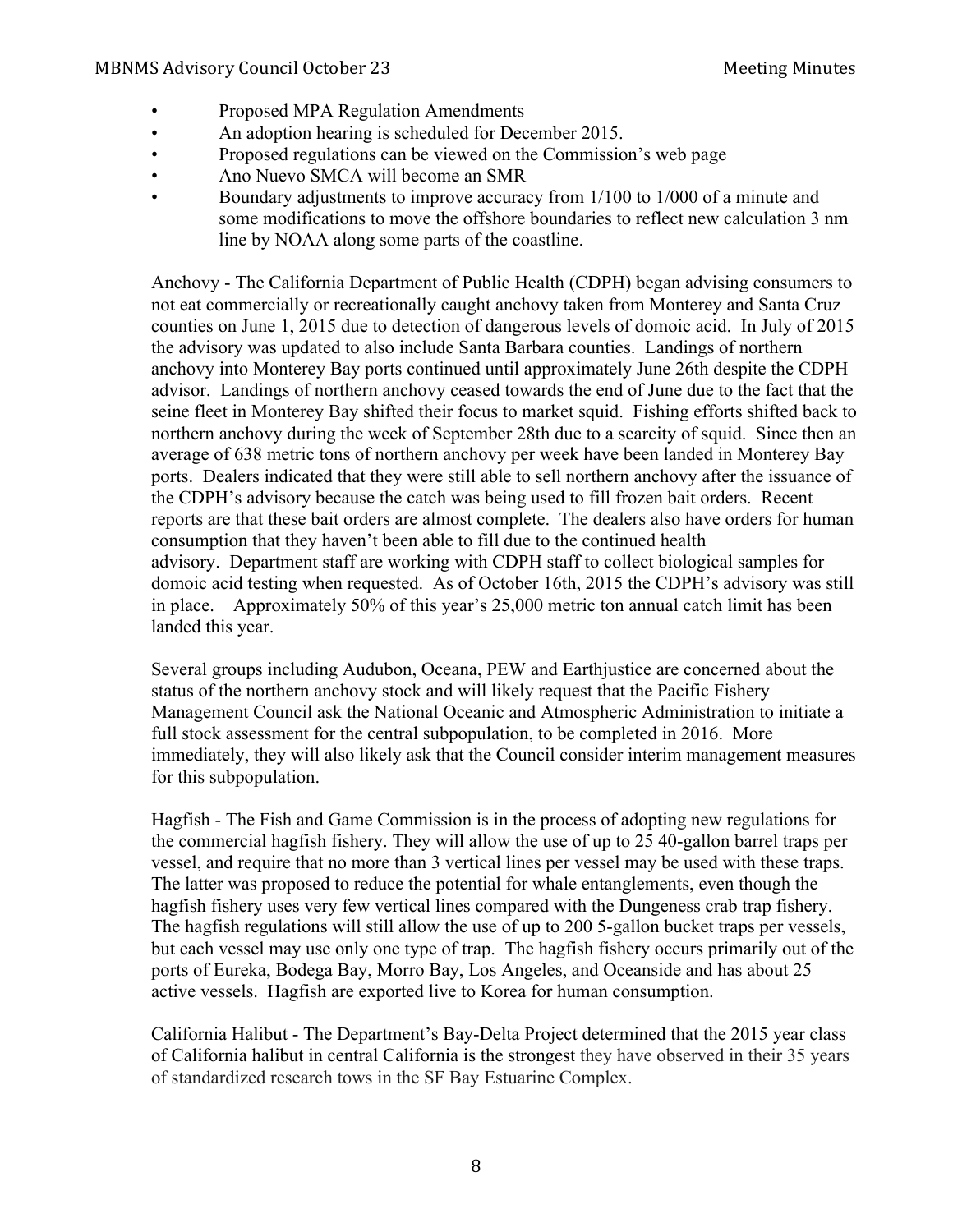Steve Scheiblauer: the harbor has begun testing for next phase of dredging. State of California put out a tsunami playbook specific to harbors which is a good tool for harbors and communities to determine the best evacuation procedures.

Ed Smith: Monterey County Convention and Visitors Bureau and Monterey County Hospitality Association are targeting 35,000 hospitality workers. They would like to come up with a curriculum intended to education workers on "My Monterey" to equip workers to help sell the community as a 5 star destination. How is this connected to the sanctuary? Videos in the training presentations will show all activities done in the sanctuary. Monterey will be known as a 5 star destination. They are authorized by executive board of both associations for four hours three times a year and online training for workers.

Brian Nelson: was informed Ed Smith would like to join the Recreation and Tourism subcommittee. The City of Monterey has sponsored a beach cleanup. The Dive newsletter is out. A call for action newsletter was also sent out regarding the Management Plan Review. There are a couple more dive club meetings this year. They will be talking about what's going on in the sanctuary.

Gary Hoffman: it is good to be back from the sea turtle campaign. The Sea Turtle Oversite Program (STOP) website describes 30,000 turtles hatchlings were saved with workers working seven days a week throughout the summer in Florida.

Kathy Fosmark: no new update but asked Deb Wilson-Vandenberg a question regarding the effects of domoic acid on the crab fishery south of Half Moon Bay. She also asked if there had been any exchange of info with the fishing industry. Deb said she would look into it and get back to Kathy.

Gary Pezzi: Surfrider had a recent celebration fundraising for the Santa Cruz chapter. Every first Saturday they have beach cleanup. He noticed in the MBNMS MPR public scoping meetings there was a lot of talk about personal watercrafts and safety issues. The opening ceremony for Mavericks is October  $24<sup>th</sup>$ .

PJ Webb: no new announcements.

Dawn Hayes: a screening of the documentary film "Sand Wars" will be screened at Middlebury Institute of International Studies on November  $4<sup>th</sup>$  from 6:00PM – 9:00PM. A panel discussion will follow the screening.

Geoff Shester: NGOs requested an updated stock assessment of northern anchovy. New information has suggesting the anchovy stock is very low. Regarding the swordfish fishery, the Pacific Fishery Management Council (PFMC) set hard caps of endangered whales. Deep set buoy gear in exempted fishing permit stage is showing ability to catch swordfish without as much bycatch. The Fish and Game Commission Marine Resource Committee meeting will be held on November 4th in Ventura. A topic will be the MLMA master plan update establishing bycatch work group for state managed fisheries.

Tucker Hirsch: no new announcements.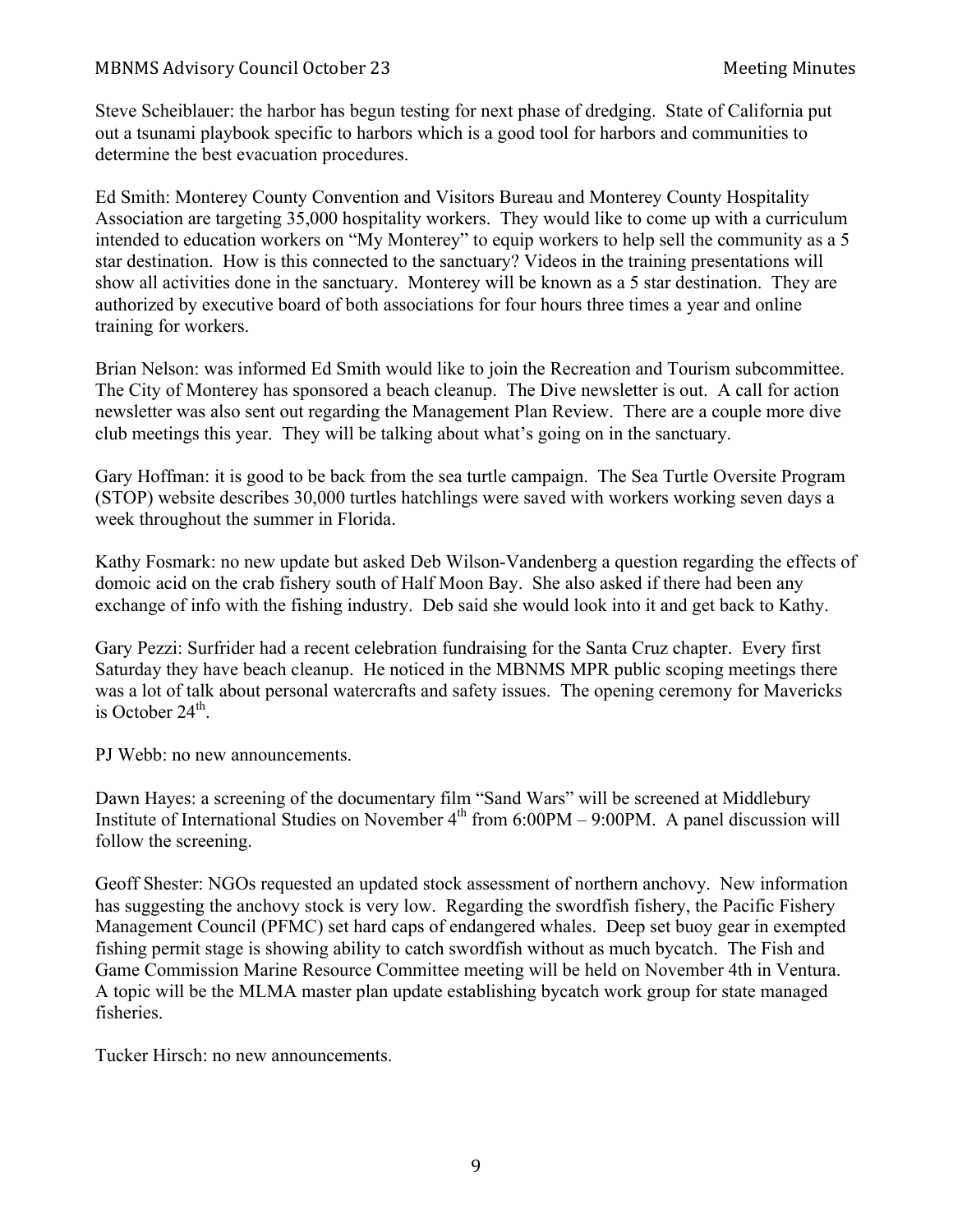Cyndi Dawson: The Ocean Protection Council's (OPC) December meeting was cancelled. The next meeting will be February 3rd, 2016 in Sacramento. OPC's website is a resource for updates www.opc.ca.gov. OPC in partnership with the Department of Fish and Wildlife and the Ocean Science Trust has lead the development of a work plan to guide the Marine Protection Area Management Program statewide. The work plan developed by the MPA Statewide Leadership Team lays out priorities for MPA management for the next three years. California State Parks, State Lands, Coastal Commission and Fish and Game Commission are involved. You can find the work plan

at http://www.opc.ca.gov/webmaster/ftp/pdf/agenda\_items/20150922/Item5\_Attach2\_MPALeadershi pTeam\_Workplan\_FINALv2.pdf

# **IX. INFO ITEM. WATER QUALITY**

Bridget Hoover gave a presentation summarizing the 2015 Condition Report water quality findings, the multi-year Snapshot Day report and the 2014 Areas of Special Biological Significance (ASBS) results. The MBNMS 2015 Condition Report updates the understanding of the health of the sanctuary, evaluates health of the seamount environment and incorporates new information, expert judgement and review from 50+ regional scientists and partner agencies staff. The Condition Report noted fair/poor water quality in Elkhorn Slough, fair water quality in nearshore waters and fair to good water quality in offshore waters. The multi-year Snapshot Day report calculated trends for *E. coli*, nitrate and orthophosphate. Trends are however difficult to detect with one sample per year. The 2014 ASBS results discussed included trace metals, PAHs, pesticides, bioaccumulation, toxicity and nutrients.

# **Questions/comments:**

Q: Were there any control sites?

A: No, but we are looking to do that. The reference sites for ASBS monitoring were outside Pacific Grove.

Q: Has there been baseline water quality monitoring done to make an evaluation for Davidson Seamount?

A: It was done this year.

- Q: Are you utilizing genetic testing to determine the source of mycrocystin?
- A: Yes, to the extent we can but it is also naturally occurring.
- Q: Is there a reason why fish are not tested?
- A: Bioaccumulation is tested but not for reference sites.
- Q: Is there an overall score given in the Condition Report?

A: No, it is focused on persistent pollutants. Influence coming out of rivers does have an impact. In general, research shows it starts offshore and moves in.

A brief discussion followed regarding the presence of microcystin in water supply systems. Microcystin is usually present but it is not always toxic and it is unclear what causes the trigger to turn on/off the toxicity. Municipal water treatment plants do not measure microcystin levels and monitoring permits are not required. Microcystin is treated through disinfection. This year is the highest use of disinfection.

# **X. ADJOURN**